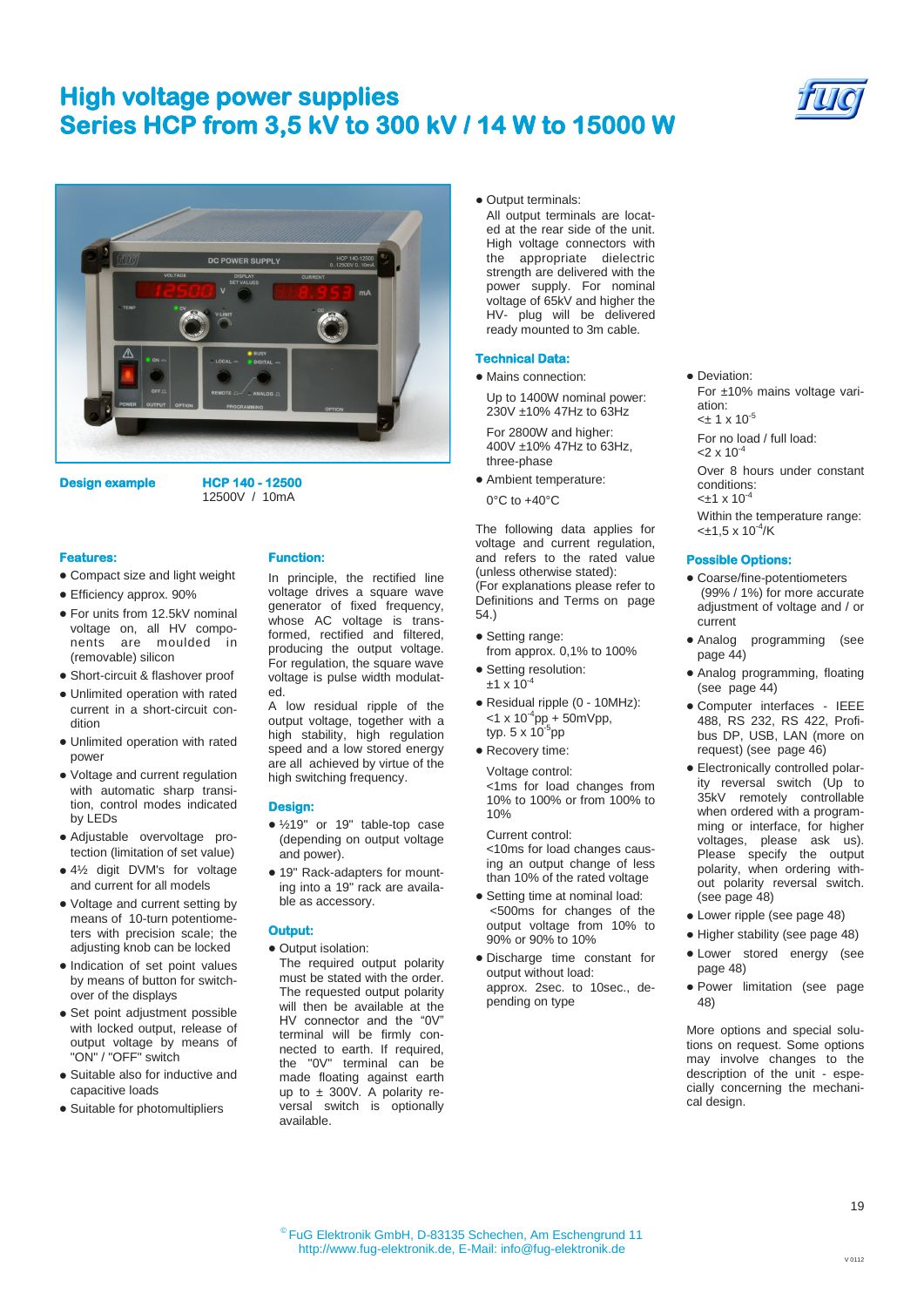## **High voltage power supplies Series HCP from 3,5 kV to 300 kV / 14 W to 15000 W**

|            | <b>Type</b>   |            |    |                    | Voltage |         |       | Current         | Width           | Height        | Depth    | Weight |
|------------|---------------|------------|----|--------------------|---------|---------|-------|-----------------|-----------------|---------------|----------|--------|
| <b>HCP</b> | $14 -$        | 3500       |    | $0 -$<br>$\bullet$ |         | 3500 V  | 0 -   | 4 mA            | 1/219" / 222 mm | 3 U / 133 mm  | 350 mm   | 3 kg   |
| <b>HCP</b> | $35 -$        | 3500       |    | $0 -$              |         | 3500 V  | 0 -   | $10 \text{ mA}$ | 1/219" / 222 mm | 3 U / 133 mm  | 350 mm   | 4 kg   |
| <b>HCP</b> | $140 -$       | 3500       |    | $0 -$<br>$\bullet$ |         | 3500 V  | 0 -   | 40 mA           | 1/219" / 222 mm | 3 U / 133 mm  | 350 mm   | 6 kg   |
| <b>HCP</b> | $350 -$       | 3500       |    | $0 -$              |         | 3500 V  | 0 -   | 100 mA          | 1/219" / 222 mm | 3 U / 133 mm  | 450 mm   | 7 kg   |
| <b>HCP</b> | $700 -$       | 3500       |    | $0 -$              |         | 3500 V  | 0 -   | 200 mA          | 19" / 443 mm    | 3 U / 133 mm  | 350 mm   | 11 kg  |
| <b>HCP</b> | $1400 -$      | 3500       |    | $0 -$<br>$\bullet$ |         | 3500 V  | 0 -   | 400 mA          | 19" / 443 mm    | 3 U / 133 mm  | 450 mm   | 13 kg  |
| <b>HCP</b> | $2800 -$      | 3500       | 3) | $0 -$              |         | 3500 V  | 0 -   | 800 mA          | 19" / 443 mm    | 3 U / 133 mm* | 550 mm** | 25 kg  |
| <b>HCP</b> | 5000 - 3500   |            | 3) | 0 -                |         | 3500 V  | 0 -   | 1,5A            | 19" / 443 mm    | 6 U / 266 mm  | 650 mm   | 40 kg  |
| <b>HCP</b> | 10000 - 3500  |            | 3) | $0 -$              |         | 3500 V  | 0 -   | 3A              | 19" / 443 mm    | 9 U / 399 mm  | 650 mm   | 75 kg  |
| <b>HCP</b> | 15000 - 3500  |            | 3) | $0 -$              |         | 3500 V  | 0 -   | $4,5$ A         | 19" / 443 mm    | 12 U / 535 mm | 650 mm   | 110 kg |
|            |               |            |    |                    |         |         |       |                 |                 |               |          |        |
| <b>HCP</b> | $14 -$        | 6500       |    | $0 -$<br>$\bullet$ |         | 6500 V  | $0 -$ | $2 \text{ mA}$  | 1/219" / 222 mm | 3 U / 133 mm  | 350 mm   | 3 kg   |
| <b>HCP</b> | 35 - 6500     |            |    | $0 -$              |         | 6500 V  | $0 -$ | 5 mA            | 1/219" / 222 mm | 3 U / 133 mm  | 350 mm   | 4 kg   |
| <b>HCP</b> | $140 -$       | 6500       |    | $0 -$              |         | 6500 V  | 0 -   | 20 mA           | 1/219" / 222 mm | 3 U / 133 mm  | 350 mm   | 6 kg   |
| <b>HCP</b> | $350 -$       | 6500       |    | $0 -$              |         | 6500 V  | $0 -$ | 50 mA           | 1/219" / 222 mm | 3 U / 133 mm  | 450 mm   | 7 kg   |
| <b>HCP</b> | $700 -$       | 6500       |    | $0 -$              |         | 6500 V  | 0 -   | 100 mA          | 19" / 443 mm    | 3 U / 133 mm  | 350 mm   | 11 kg  |
| <b>HCP</b> | $1400 -$      | 6500       |    | $0 -$<br>$\bullet$ |         | 6500 V  | 0 -   | 200 mA          | 19" / 443 mm    | 3 U / 133 mm  | 450 mm   | 13 kg  |
| <b>HCP</b> | $2800 -$      | 6500       | 3) | $0 -$              |         | 6500 V  | 0 -   | 400 mA          | 19" / 443 mm    | 3 U / 133 mm* | 650 mm   | 25 kg  |
| <b>HCP</b> | $5000 -$      | 6500       | 3) | $0 -$              |         | 6500 V  | 0 -   | 750 mA          | 19" / 443 mm    | 6 U / 266 mm  | 650 mm   | 40 kg  |
| <b>HCP</b> | $10000 -$     | 6500       | 3) | $0 -$              |         | 6500 V  | 0 -   | 1,5A            | 19" / 443 mm    | 9 U / 399 mm  | 650 mm   | 75 kg  |
| <b>HCP</b> | 15000 - 6500  |            | 3) | $0 -$              |         | 6500 V  | 0 -   | $2,3$ A         | 19" / 443 mm    | 12 U / 535 mm | 650 mm   | 110 kg |
|            |               |            |    |                    |         |         |       |                 |                 |               |          |        |
| <b>HCP</b> | $14 -$        | 12500      |    | $0 -$<br>$\bullet$ |         | 12500 V | 0 -   | $1 \text{ mA}$  | 1/219" / 222 mm | 3 U / 133 mm  | 350 mm   | 4 kg   |
| <b>HCP</b> | $35 -$        | 12500      |    | $0 -$<br>$\bullet$ |         | 12500 V | 0 -   | $2,5$ mA        | 1/219" / 222 mm | 3 U / 133 mm  | 350 mm   | 5 kg   |
| <b>HCP</b> | $140 -$       | 12500      |    | $0 -$              |         | 12500 V | 0 -   | 10 mA           | 1/219" / 222 mm | 3 U / 133 mm  | 350 mm   | 7 kg   |
| <b>HCP</b> | 350 - 12500   |            |    | $0 -$<br>$\bullet$ |         | 12500 V | 0 -   | 25 mA           | 19" / 443 mm    | 3 U / 133 mm  | 450 mm   | 11 kg  |
| <b>HCP</b> | 700 - 12500   |            |    | $0 -$<br>$\bullet$ |         | 12500 V | 0 -   | 50 mA           | 19" / 443 mm    | 3 U / 133 mm  | 550 mm   | 16 kg  |
| <b>HCP</b> | 1400 - 12500  |            |    | $0 -$<br>$\bullet$ |         | 12500 V | 0 -   | 100 mA          | 19" / 443 mm    | 3 U / 133 mm  | 650 mm   | 21 kg  |
| <b>HCP</b> | 2800 - 12500  |            | 3) | $0 -$              |         | 12500 V | 0 -   | 200 mA          | 19" / 443 mm    | 6 U / 266 mm  | 550 mm   | 35 kg  |
| <b>HCP</b> | 5000 - 12500  |            | 3) | $0 -$              |         | 12500 V | 0 -   | 400 mA          | 19" / 443 mm    | 6 U / 266 mm  | 650 mm   | 40 kg  |
| <b>HCP</b> | 10000 - 12500 |            | 3) | $0 -$              |         | 12500 V | $0 -$ | 800 mA          | 19" / 443 mm    | 9 U / 399 mm  | 650 mm   | 75 kg  |
| <b>HCP</b> | 15000 - 12500 |            | 3) | $0 -$              |         | 12500 V | $0 -$ | $1,2$ A         | 19" / 443 mm    | 12 U / 535 mm | 650 mm   | 110 kg |
|            |               |            |    |                    |         |         |       |                 |                 |               |          |        |
| <b>HCP</b> |               | 14 - 20000 |    | $0 -$              |         | 20000 V | $0 -$ | $0,6$ mA        | 1/219" / 222 mm | 3 U / 133 mm  | 350 mm   | 4 kg   |
| <b>HCP</b> | $35 -$        | 20000      |    | $0 -$              |         | 20000 V | $0 -$ | $1,5$ mA        | 1/219" / 222 mm | 3 U / 133 mm  | 350 mm   | 5 kg   |
| <b>HCP</b> | 140 - 20000   |            |    | $0 -$              |         | 20000 V | $0 -$ | 6 mA            | 1/219" / 222 mm | 3 U / 133 mm  | 350 mm   | 7 kg   |
| <b>HCP</b> | $350 -$       | 20000      |    | $0 -$              |         | 20000 V | 0 -   | 15 mA           | 19" / 443 mm    | 3 U / 133 mm  | 450 mm   | 11 kg  |
| <b>HCP</b> | 700 - 20000   |            |    | $0 -$              |         | 20000 V | $0 -$ | 30 mA           | 19" / 443 mm    | 3 U / 133 mm  | 550 mm   | 16 kg  |
| <b>HCP</b> | 1400 - 20000  |            |    | $0 -$              |         | 20000 V | $0 -$ | 60 mA           | 19" / 443 mm    | 3 U / 133 mm  | 650 mm   | 21 kg  |
| <b>HCP</b> | 2800 - 20000  |            | 3) | $0 -$              |         | 20000 V | 0 -   | 120 mA          | 19" / 443 mm    | 6 U / 266 mm  | 650 mm   | 35 kg  |
| <b>HCP</b> | 4200 - 20000  |            | 3) | $0 -$              |         | 20000 V | $0 -$ | 200 mA          | 19" / 443 mm    | 6 U / 266 mm  | 650 mm   | 45 kg  |

3) Three phase mains connection

short term delivery (components on stock)

Mating high voltage connectors are included in the scope of delivery. Other mating high voltage cables you'll find beginning with page 51.

All units up to 35kV optionally available with electronically controlled polarity reversal switch and for 65kV with manually operated polarity reversal switch. For orders without polarity switch please state the required output polarity.

© FuG Elektronik GmbH, D-83135 Schechen, Am Eschengrund 11 http://www.fug-elektronik.de, E-Mail: info@fug-elektronik.de

20